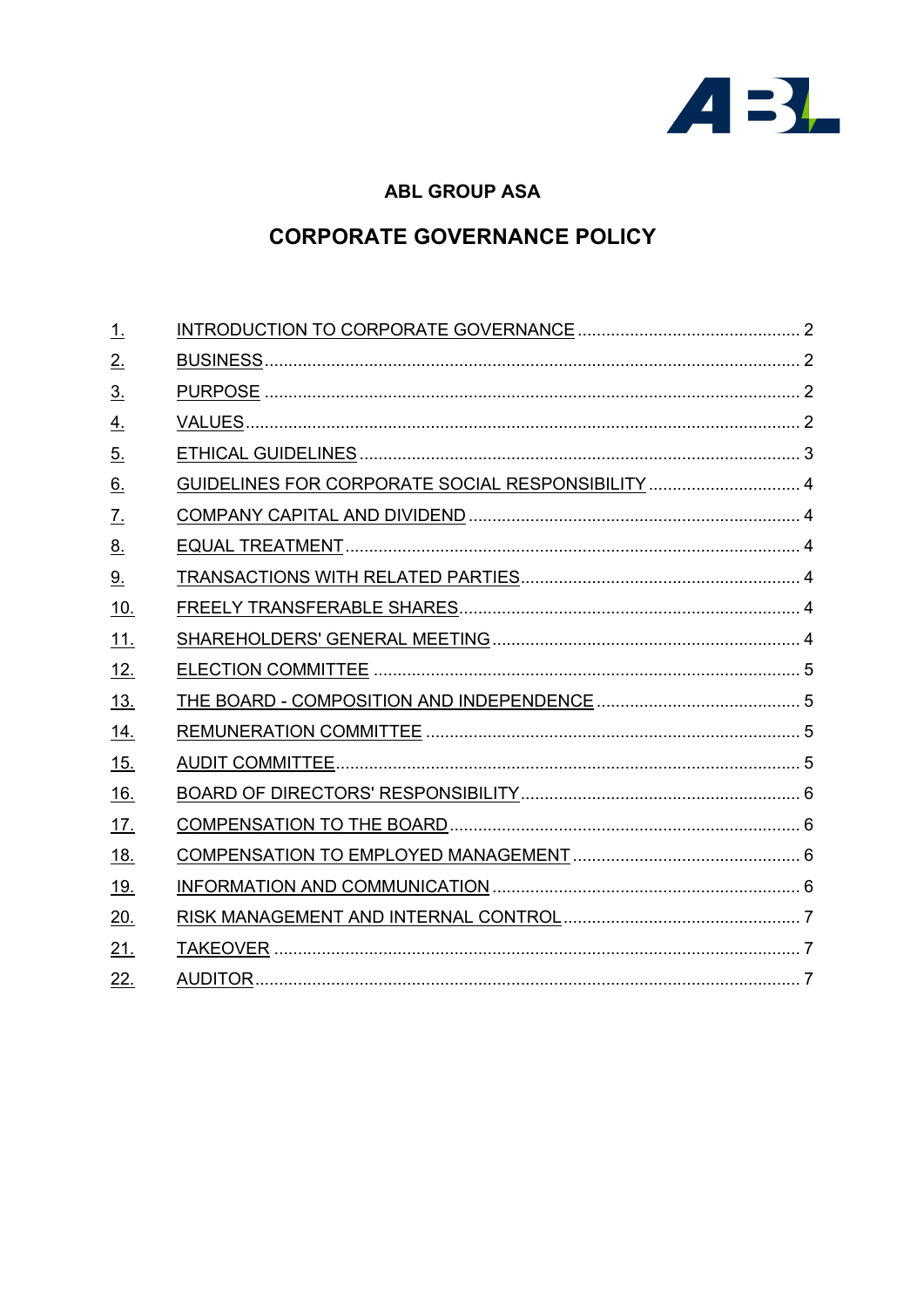

## **1. INTRODUCTION TO CORPORATE GOVERNANCE**

In accordance with the Norwegian recommendation for corporate governance, the Board of Directors of ABL Group ASA (the Company or ABL) has prepared this policy document and will place emphasis on adhering to the standard in the areas addressed by this. The Company will each year give an account of the Company's corporate governance practice and policies and explain any deviation from the Norwegian recommendation for corporate governance, as amended from time to time, in its annual report, referring to each and every clause in the said recommendation.

The Company will maintain a high ethical standard in its business concept and relations with customers, suppliers and employees.

#### **2. BUSINESS**

ABL Group ASA is a public listed company that offers marine, engineering and adjusting consultancy services to the renewables, maritime, oil and gas and power sectors, advising on de-risking operations and promoting the energy transition across energy and oceans.

#### **3. PURPOSE**

Our purpose is to be the independent energy and marine consultant of choice.

#### **4. VALUES**

ABL is committed to developing profitable and sustainable businesses for the benefit of our shareholders, customers, employees and the community in general.

In ABL we recognise and honour our responsibilities towards:

- · Our **customers**, who utilise and pay for our services and products
- · Our **collaborators** and **partners**
- The **society** in which we operate
- · The **environment**
- · Our **employees**
- · Our **shareholders**

In our undertakings we will strive to live up to our key values:

#### **Teamwork**

·

- Recognize team member's contribution and expertise
- Value suggestions and differences of perspective
- Place company objectives before those of individuals and support team decisions

#### **Respect**

- Value and encourage diversity in our workplace
- Recognize each person as essential to fulfil ABL's mission
- Inspire, mentor, and motivate colleagues

#### **Integrity**

- Highest level of personal and professional ethics and conduct
- Honest, straightforward and open communication
- · Consistent application of standards, policies, recognition, and rewards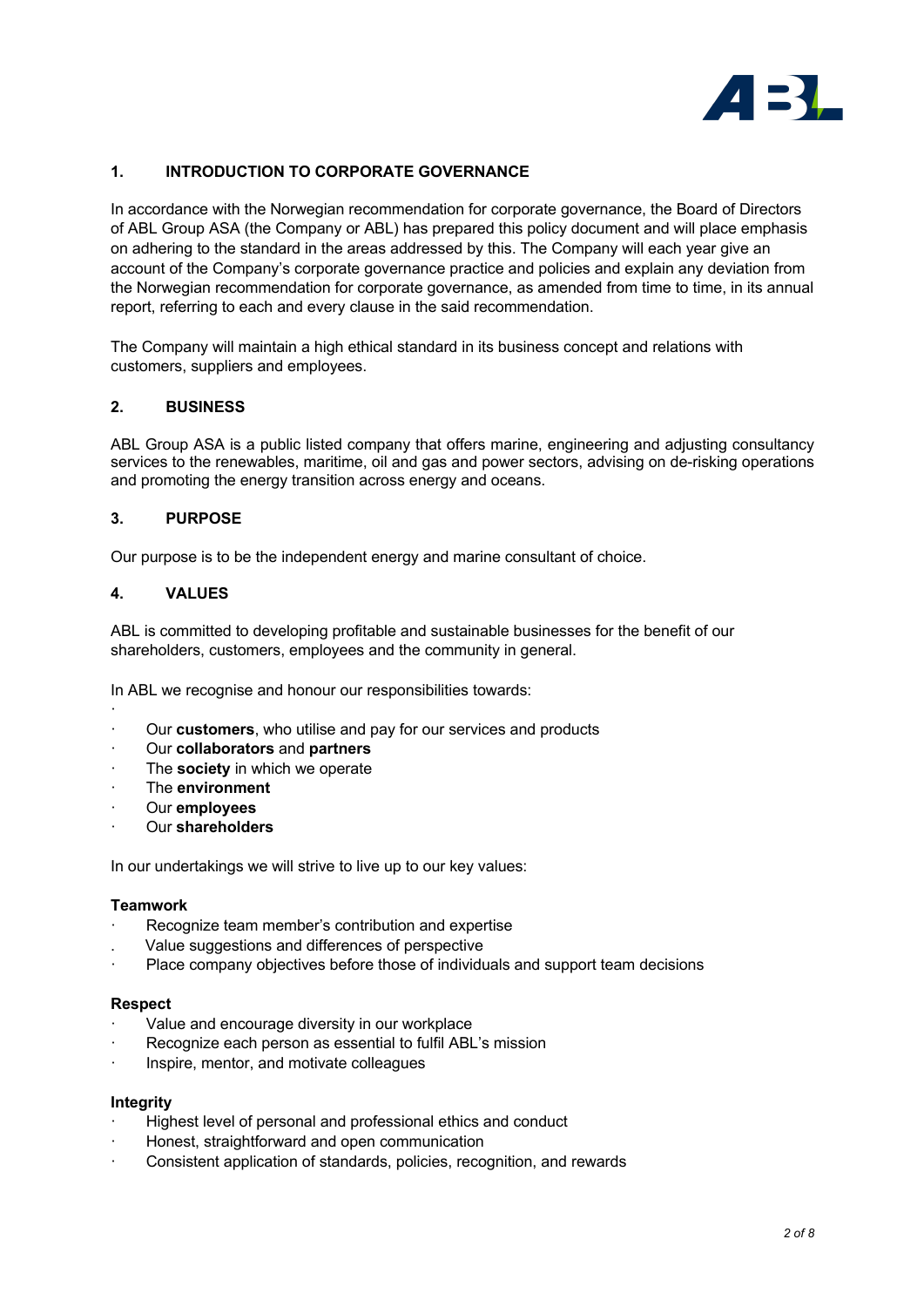

#### **Performance culture**

- . Set ambitious goals
- . Be result oriented
- . Create competitive advantage

## **Professionalism**

- **Accountability**
- Take responsibility
- · Identify and resolve issues
- Adhere to internal and external standards, procedures, and practices
- · Evaluate and proactively improve processes and results

## **5. ETHICAL GUIDELINES**

The following ethical guidelines shall be practiced in the Company, and apply for all employees of the Company:

- 1. *Personal conduct*: All employees and representatives of the Company shall be honest and fair in representing the Company when dealing with customers, government officials, suppliers, competitors, shareholders, the public and fellow employees or contractors. The management of the Company has a particular responsibility to promote openness, loyalty and respect.
- 2. *Conflict of Interests*: The Company's employees and representatives shall avoid situations wherein a conflict between their own personal and/or financial interests and the Company's interests may occur and, where such conflicts are unavoidable, shall inform senior management and/or the Board of such conflicts so that they can be properly managed.
- 3. *Confidential Information*: Employees and representatives of the Company possessing confidential information in relation to the Company, shall conduct themselves and safeguard such information with great care and loyalty, and comply with any and all signed confidentiality statements and agreements.
- 4. *Influence*: The Company's employees and representatives shall neither directly nor indirectly offer, promise, request, demand or accept illegal or unjust gifts of money or any other remuneration in order to achieve a benefit.
- 5. *Competition*: The Company shall support fair and open competition. The Company's employees or representatives shall never take part in any activities that may constitute a breach of legislation relating to competition.
- 6. *Health, Safety & Environment:* The Company will conduct its business in a manner that prevents harm to people, the environment or its assets. The Company is committed to creating a work culture where prevention of harm is a priority to everyone. All employees are responsible for maintaining a safe and health workplace.
- 7. *Breach of Ethical Guidelines*: Any breach of these Ethical Guidelines may inflict severe consequences on the Company, and any breach may imply consequences for the person in question.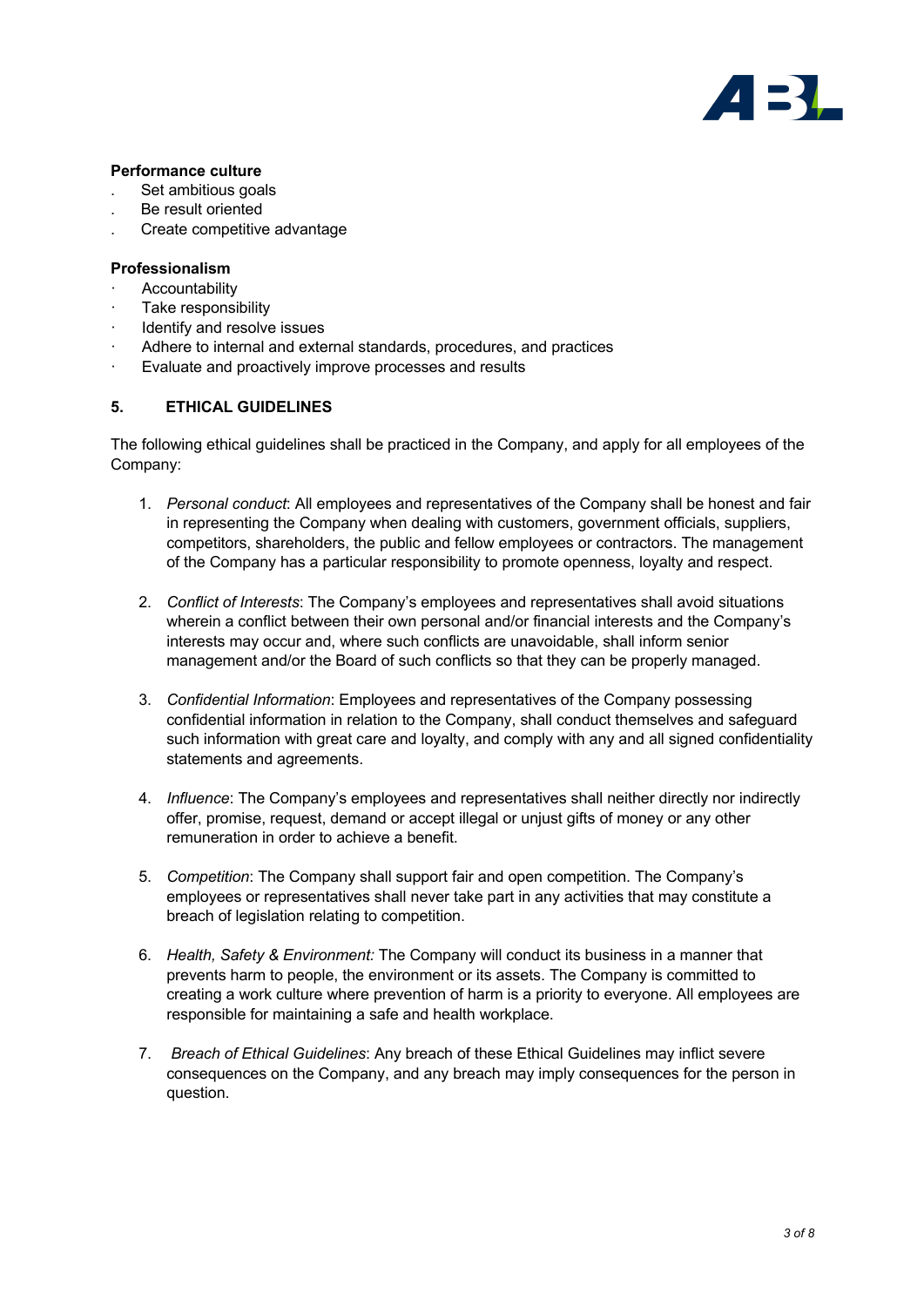

## **6. GUIDELINES FOR CORPORATE SOCIAL RESPONSIBILITY**

ABL recognises that meeting economic, social and environmental demands of our broader stakeholders has an important impact on the Company's reputation. Established Code of Conduct guidelines for employees in the business units form a foundation for a Corporate Responsibility platform, which will be further developed as the Company evolves.

The Company shall place great emphasis on safety, and that its activities do not represent and major risk to its clients, its employees, or the environment, and has established separate environment, health and safety guidelines.

## **7. COMPANY CAPITAL AND DIVIDEND**

The Board shall aim to maintain an equity ratio in the Company satisfactory in light of the company's goals, strategy and risk profile.

The Company's intention is to pay a semi-annual dividend in support of its objective to maximise capital efficiency. The majority of the Company's free cash flow is intended to be distributed, subject to maintaining a robust cash buffer to satisfy commitments and support working capital requirements, planned capital expenditure, growth opportunities and uncertain future market prospects. In addition to paying a cash dividend, the Company may buy back its own shares as part of its plan to distribute capital to shareholders.

## **8. EQUAL TREATMENT**

The Company shall only have one class of shares and there should be no voting restrictions.

In case of capital expansions, all shareholders shall hold equal right to subscribe for shares. The buying back of own shares should always carried out in a stock exchange at market prices.

## **9. TRANSACTIONS WITH RELATED PARTIES**

Transactions with related parties shall be at arm's length and at fair value which, in the absence of any other pertinent factors, shall be at market value. All not immaterial transactions between the Company and a member of the Board of Directors, a shareholder, a leading employee or their related parties shall be valued by an independent third party, unless assessed and resolved upon by the General Meeting.

The Company's financial statements shall provide further information about transactions with related parties.

## **10. FREELY TRANSFERABLE SHARES**

There shall be no limitations of trading and voting rights in the Company. Each share shall right to one vote at the Company's General Meeting of shareholders.

## **11. SHAREHOLDERS' GENERAL MEETING**

The Company shall summon the shareholders to a General Meeting as soon as possible and no later than 21 days prior to the meeting. Documents in sufficient detail for the shareholders to take a position on all the cases to be considered shall be transmitted with the summons. Further, the summons shall address the shareholders' right to propose resolutions to the matters to be resolved upon at the General Meeting, and give information regarding the required steps necessary to exercise the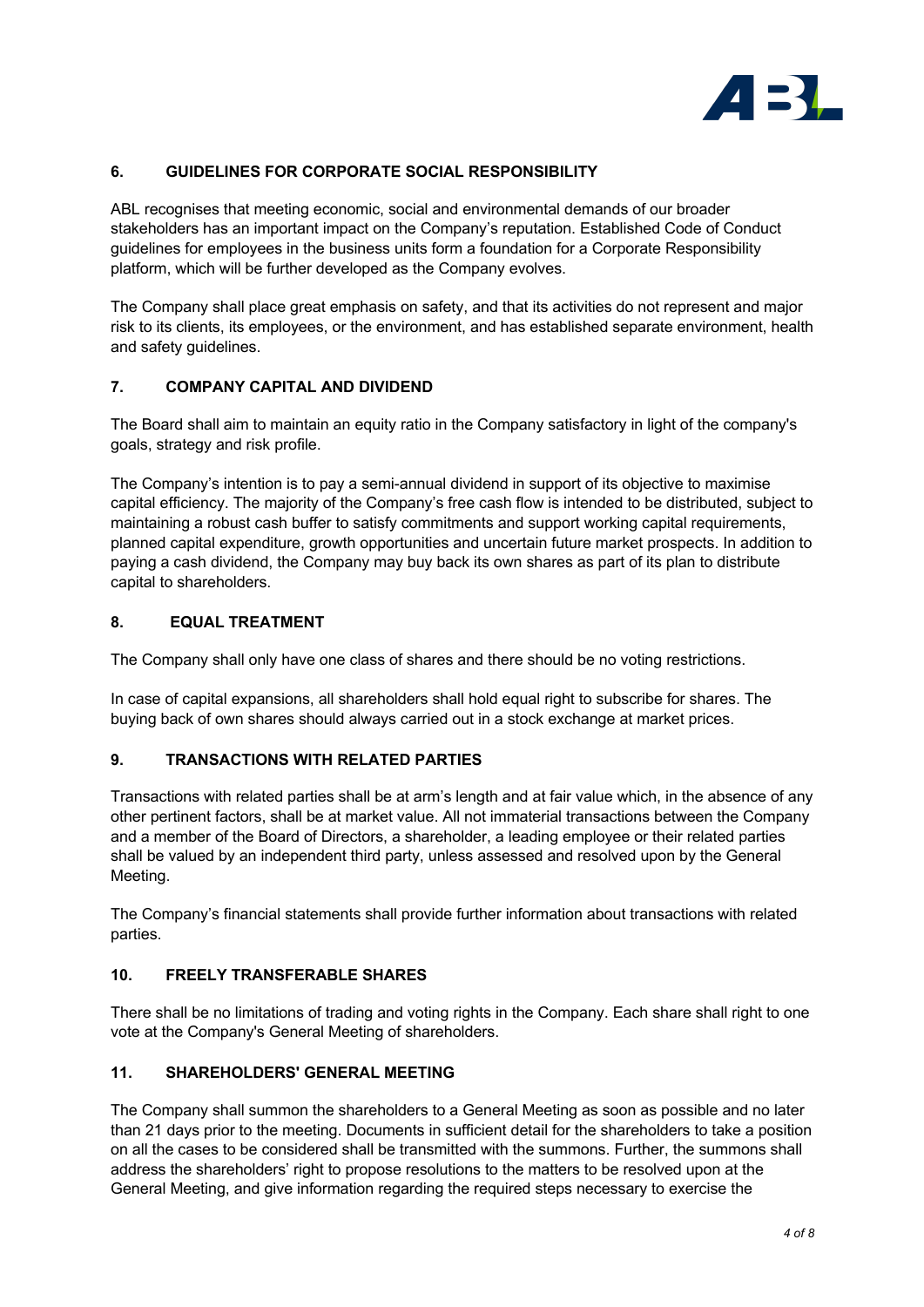

shareholders' rights. The summons and the said documents shall be available on the Company's website at least 21 days prior to the relevant General Meeting.

The cut-off for confirmation of attendance shall be set as short as practically possible and the Board shall arrange matters so that the shareholders, who are unable to attend in person, will be able to vote by proxy, and shall be drawn up so that separate voting instructions can be given for each matter to be considered by the meeting. The form of proxy shall be distributed with the summons and be available on the Company's web-site.

## **12. ELECTION COMMITTEE**

The Company shall have an Election Committee elected by the General Meeting. The General Meeting shall at the same time appoint the chairman of the Committee. Instructions to the Election Committee are attached hereto as **Appendix 1**.

## **13. THE BOARD - COMPOSITION AND INDEPENDENCE**

In electing members to the Board, it shall be emphasised that the Board has the requisite competency to independently evaluate the cases presented by the Management as well as the Company's operations. It is also considered important that the Board can function well as a body of colleagues. The term of office for members of the Board shall not be longer than two years at a time.

At least two of the Board members elected by shareholders shall be independent of the company's main shareholder(s).

At least half of the Board members elected by the shareholders shall be independent of the Company's day-to-day management and its main business relations. The following criteria shall, to the extent possible, be applied in order to ensure this:

- The Board members shall only receive remuneration and board member fees in relation to the appointment as a board member or member of sub-committees.
- The Board members shall not have performance based director's fee.
- The Board members shall not be closely associated with other board members or the CEO.
- The Board members shall not have close family ties with the CEO.
- The Board members shall not have, nor represent significant commercial interests in the company.

Notwithstanding the above, the shareholders of the Company may, at its own discretion and/or (as the case may be) based on the nomination from the Election Committee, elect Board members who do not fulfil these criteria.

## **14. REMUNERATION COMMITTEE**

The Company shall have a Remuneration Committee appointed by the Board, to be governed in accordance with the instructions appended hereto as **Appendix 2**. The full Board may, for practical purposes, constitute the Remuneration Committee.

## **15. AUDIT COMMITTEE**

The Company shall have an Audit Committee appointed by the Board. The full Board may, for practical purposes, constitute the Audit Committee.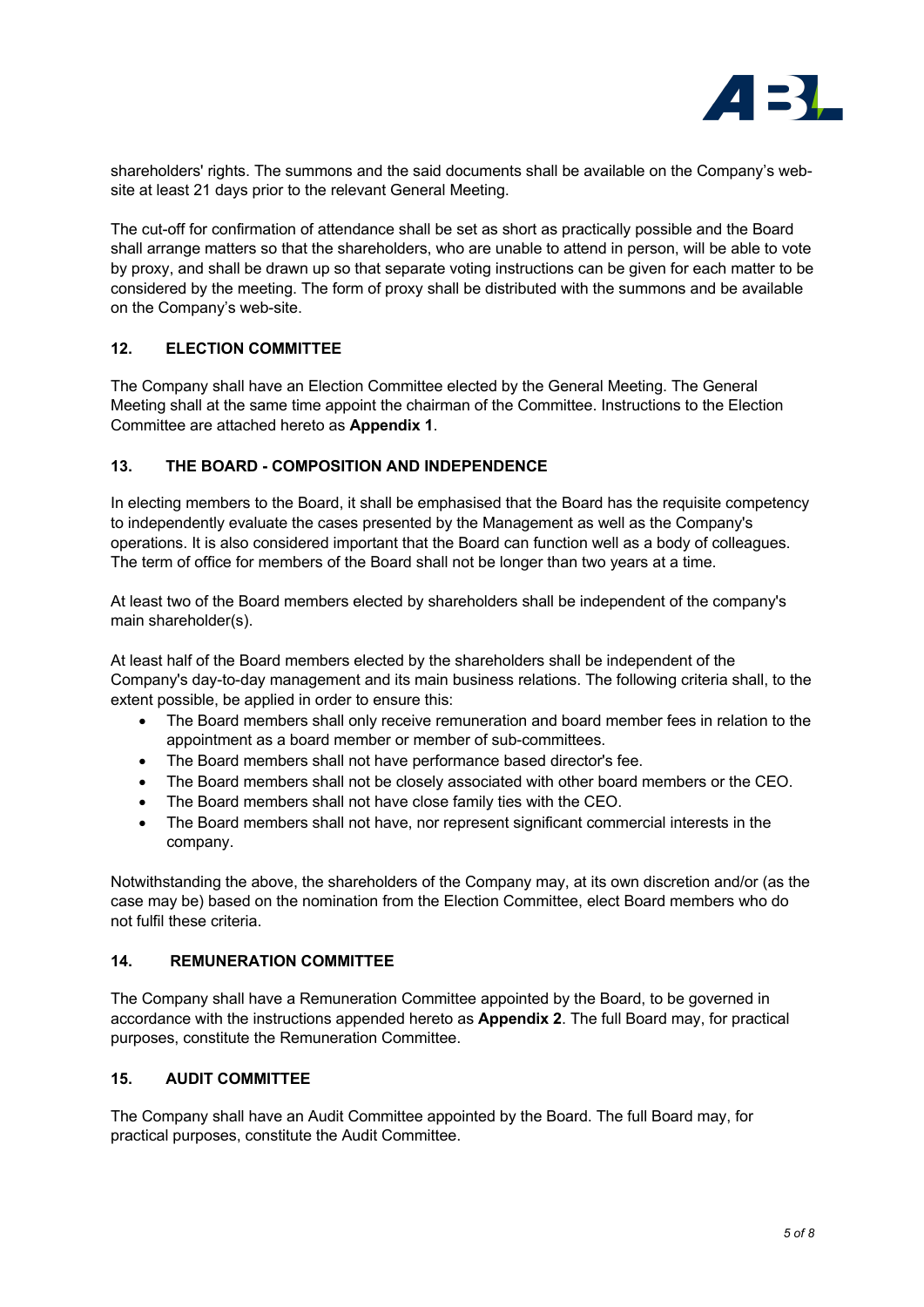

## **16. BOARD OF DIRECTORS' RESPONSIBILITY**

The Board shall prepare an annual plan for its work with special emphasis on goals, strategy and implementation. The Board shall also evaluate its performance and expertise annually.

The Board shall ensure that the Company has good management with clear internal distribution of responsibilities and duties.

Instructions have be established for the Board of Directors and for the CEO/Management responsible for day-to-day operations and are appended hereto as **Appendix 3** and **Appendix 4**, respectively.

The Board is responsible for ensuring that the Company is operated in accordance with the Company's values and ethical guidelines.

## **17. COMPENSATION TO THE BOARD**

Remuneration of Board members shall be reasonable and based on the Board's responsibilities, work, time invested and the complexity of the enterprise. The compensation shall be a fixed annual amount, and may also include a variable component for Board meetings attended. The Chairman of the Board can receive a higher compensation than the other Board members. Work in sub-committees may be compensated in addition to the remuneration received for Board membership.

The Company's financial statements shall provide further information about the Board's compensation

## **18. COMPENSATION TO EMPLOYED MANAGEMENT**

The Board decides the salary and other compensation of the CEO pursuant to relevant laws and regulations, having references to the main principles for the compensation policy of the Company as well as markets norms and performance of the individual.

The Company's financial statements shall provide further information about salary and other compensation to the CEO.

## **19. INFORMATION AND COMMUNICATION**

The Board of Directors and the Management team in the Company assign considerable importance to giving the shareholders and the financial market in general timely, relevant and current information about the Company and its activities while maintaining sound commercial judgement in respect of any information which, if revealed to competitors, could adversely influence the value of the Company's assets, and in accordance with the Stock Market Regulations and the information requirements outlined therein.

Sensitive information will be handled internally in a manner that minimises the risk of leaks. All sensitive contracts to which the Company becomes a party, shall contain confidentiality clauses.

The Company has clear routines for who is allowed to speak on behalf of the company on different subjects, and who shall be responsible for submitting information to the Oslo Stock Exchange. The CEO shall be the main contact person of the Company in such respects.

Each year the Company will publish its financial calendar with dates of important events such as Annual General Meeting, publishing of financial reports throughout the year, dates for distribution of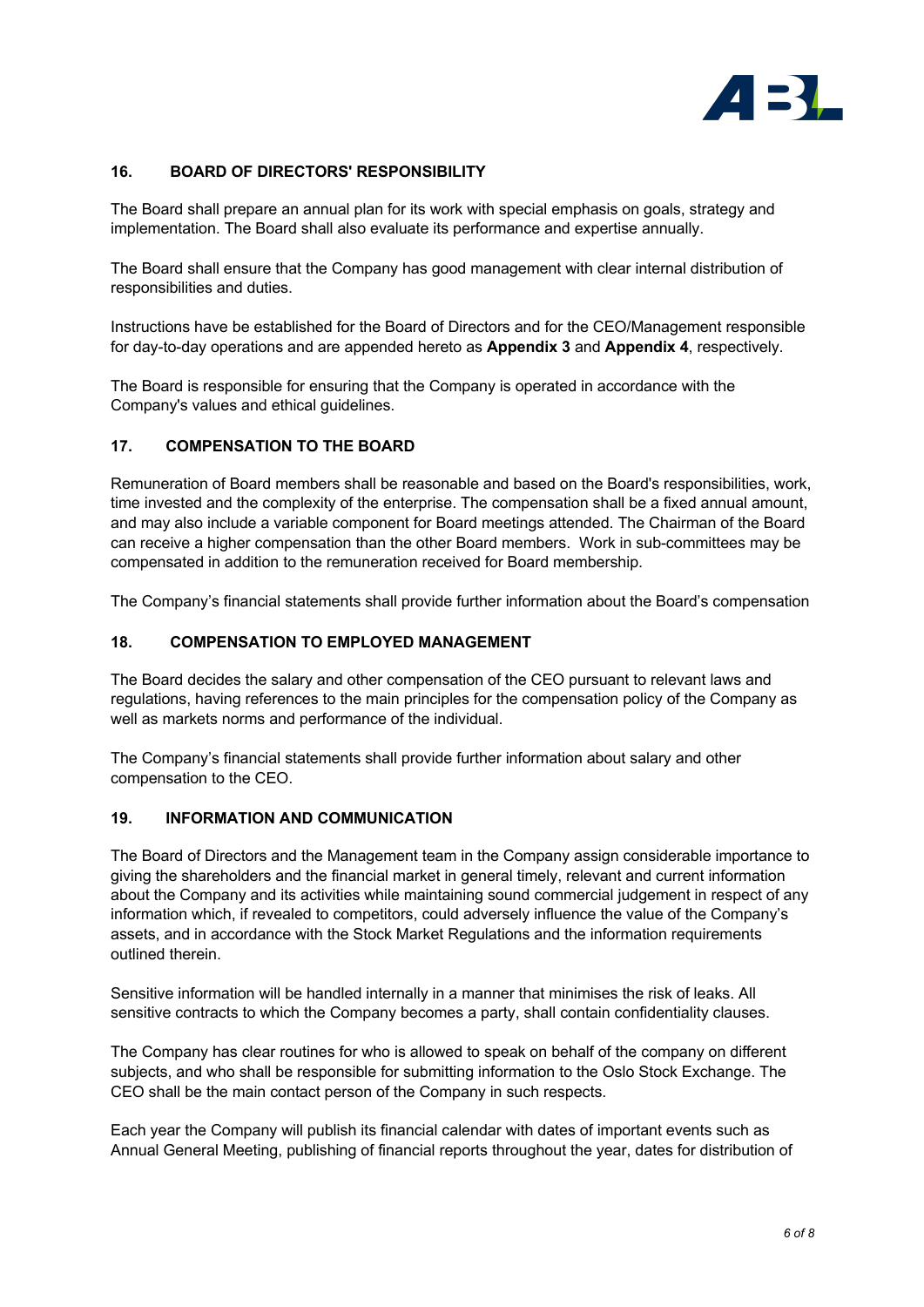

dividend etc. Information to shareholders, investor relations and the market shall be available on the Company's website.

The Company shall conduct open presentations of financial reports at least as required by Stock Market Regulations. Information to the shareholders will be available in English.

The Board must be aware of matters of special importance to the shareholders. The Board must therefore ensure that the shareholders are given the opportunity to make known their points of view at and outside the shareholders' General Meeting. Continuous publishing of information from the Company shall aid shareholders and other investors in arriving at well reasoned conclusions regarding purchase and sale of shares, and in this manner contribute to "correct" pricing of the share. Significant value generators and risk factors will be described.

## **20. RISK MANAGEMENT AND INTERNAL CONTROL**

The Board and the Management team shall at all times see to that the Company has adequate systems and internal control routines for any risks relevant to the Company and its business, hereunder that the Company's ethical guidelines and values and social responsibility are maintained and safeguarded.

Internal control and risk management shall be continuously evaluated and each year the Board shall assess the Company's risk areas, risk management and its internal control systems, and include a brief description thereof in its annual report.

## **21. TAKEOVER**

The Board shall not without specific reasons attempt to hinder or exacerbate anyone's attempt to submit a takeover bid for the Company's activities or shares, hereunder make use of any proxy for the issue of new shares in the Company.

In situations of takeover or restructuring, it is the Board's particular responsibility to ascertain that all shareholders' values and interests are protected.

## **22. AUDITOR**

Each year the Auditor shall present to the Board a plan for the implementation of the audit work. Each year the Auditor shall present to the Board a written confirmation that the Auditor satisfies established requirements as to independence and objectivity.

The auditor shall be present at Board meetings where the annual accounts are on the agenda. Whenever necessary, the Audit Committee or the Board shall meet with the auditor to review his/her view on the Company's accounting principles, risk areas, internal control routines etc.

As a guideline the Auditor may only be used as a financial advisor to the company provided that such use of the auditor does not have the ability to affect or question the auditors' independence and objectiveness as auditor for the Company. Only the Company's CEO and/or CFO shall have the authority to enter into agreements in respect of such counselling assignments.

On the Annual General Meeting the Board shall present a review of the auditor's compensation as paid for auditory work required by law and remuneration associated with other concrete assignments. In connection with the Auditor's presentation to the Board of his/her annual work plan, the Board shall specifically consider if the Auditor to a satisfactory degree also carries out a control function.